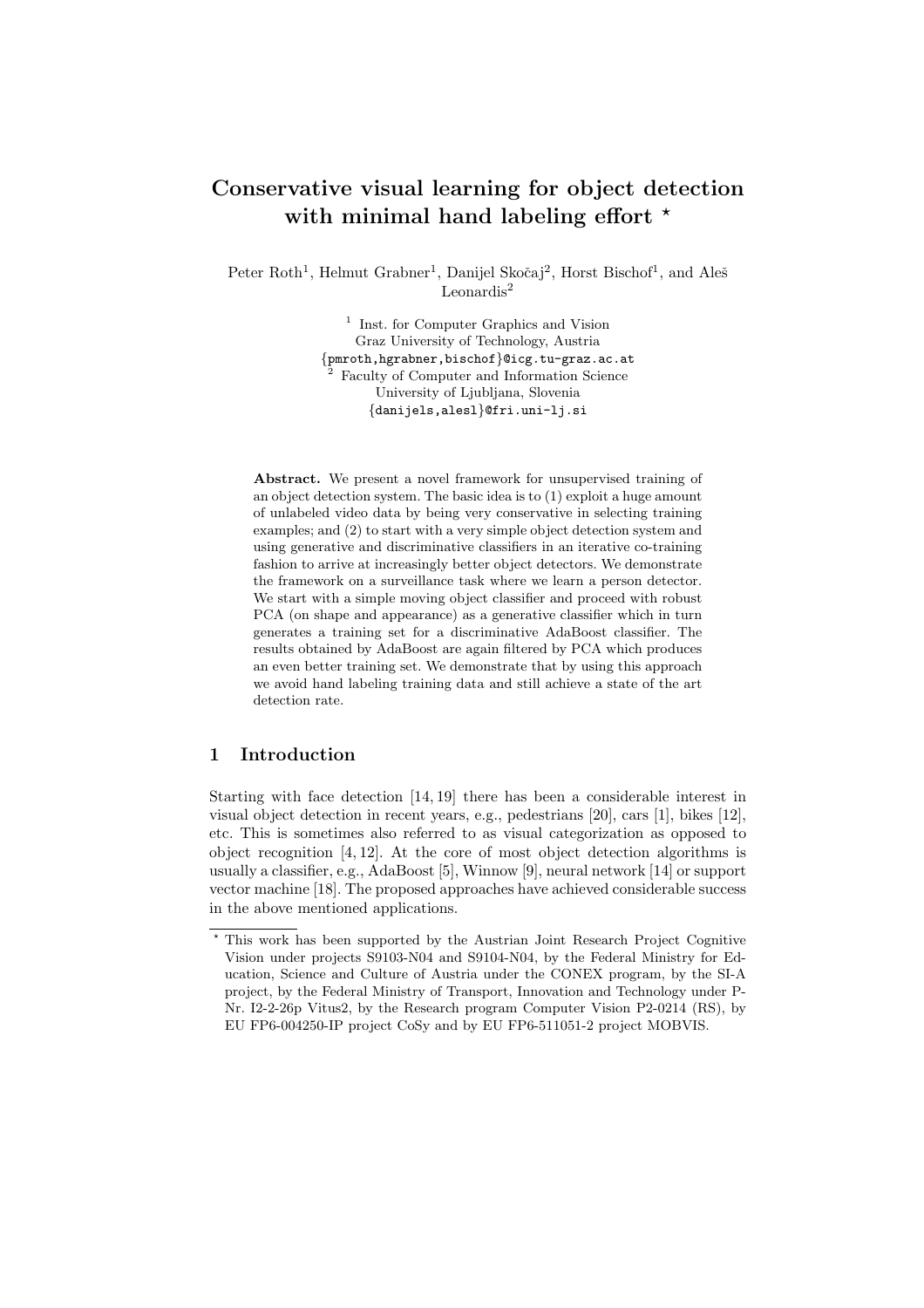However, a requirement of all these methods is a training set which in some cases needs to be quite large. The problem of obtaining enough training data increases even further because the methods are view based, i.e., if the view-point of the camera changes the classifier needs to encompass this variability (e.g., car from the side and car from the back). Training data is usually obtained by hand labeling a large number of images which is a time consuming and tedious task. Clearly this is not practicable for applications requiring a large number of different view-points (e.g., video surveillance by large camera networks). Therefore, it is essential that a representative set of labeled object data is obtained. Negative examples (i.e., examples of images not containing the object) are usually obtained by a bootstrap approach [17]. One starts with a few negative examples and trains the classifier. The obtained classifier is applied to images not containing the object. Those sub-images where a (wrong) detection occurs are added to the set of negative examples and the classifier is retrained. This process can be repeated several times. Obtaining reliable positive examples is, however, a more difficult problem, since discriminant classifiers are very sensitive to false training data.

The main contribution of this paper is to propose a novel framework (depicted in Fig. 1) avoiding hand labeling of training data for object detection tasks. The basic idea is to use the huge amount of unlabeled data that is readily available for most detection task (i.e., just mount a video camera and observe the scene).



Fig. 1. The proposed conservative learning framework.

We use two types of models, a reconstructive one which assures robustness and serves for verification, and discriminative one, which actually performs the detection. To get the whole process started we use a simple motion detector to detect potential objects of interest. In fact, we miss a considerable amount of objects (which can be compensated by just using longer sequences) and we will get also a lot of miss-detections (which will be reduced in the subsequent steps). The output from the motion detector can be used to robustly build a first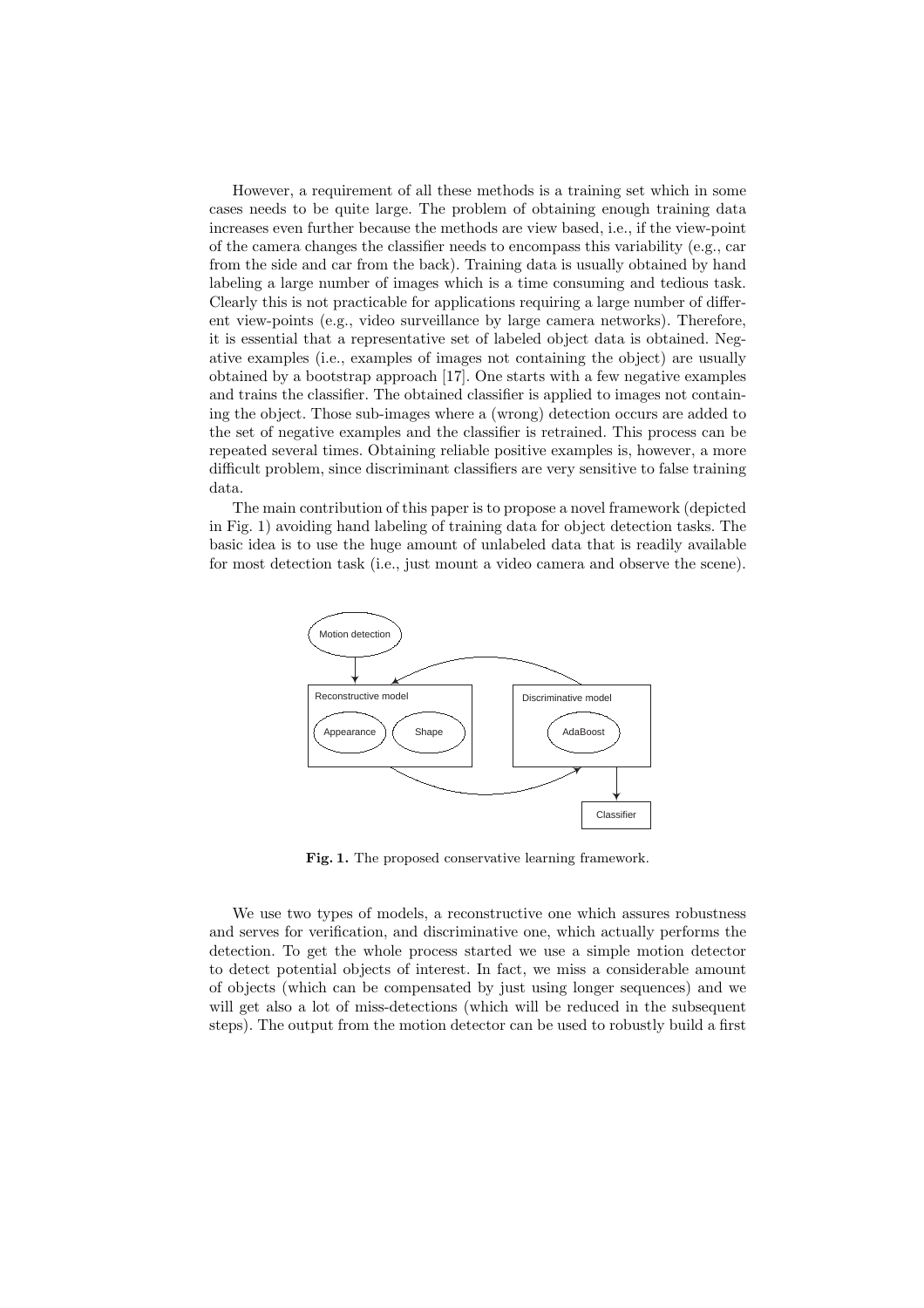initial reconstructive representation (to further increase the robustness we are using one representation on shape and the other on appearance). In particular, we use robust PCA [15] at this stage so that most of the miss-detections (background, false detections, over-segmentations, etc.) are not incorporated in the reconstructive model. This is very crucial as the discriminative classifier needs to be trained with "clean" images to produce good classification results. The discriminative model is then used to detect new objects in new images. The output of the discriminative classifier is then verified by the reconstructive model, and detected false positives can be fed back into the discriminative classifier as negative examples (and true positives as positive examples) to further improve the discriminative model. In fact, it has been shown in the active learning community [13], that it is more effective to sample the current estimate of the decision boundary than the unknown true boundary. This is exactly achieved by our combination of reconstructive and discriminative classifiers. Exploiting the huge amount of video data, this process can be iterated to produce a stable and robust classifier.

The outlined approach is similar to the recent work of Nair and Clark [11] and Levin et al. [8]. Nair and Clark propose to use motion detection for obtaining the initial training set and then Winnow as a final classifier. Their approach does not include generative classifiers, nor does it iterate the process to obtain more accurate results. In that sense our framework is more general. Levin et al. use the so called co-training framework to start with a small training set and to increase it by using a co-training of two classifiers operating on different features. We show that using a combination of generative and discriminative classifiers helps to increase the performance of the discriminative one.

The rest of the paper is organized as follows. In Section 2 we detail our approach. In order to make the discussion concrete we will use person detection from videos. The experimental results in Section 3 demonstrate the approach on some challenging video sequences with groups of people and occlusions. Finally, we present some conclusions and work in progress.

#### 2 Our Approach

In this section we will explain the modules used in our implementation of the framework depicted in Fig. 1. We used a motion detection procedure based on a simple approximated median background model, a robust PCA as a reconstructive model, and AdaBoost as a discriminative classifier. But note that the particular methods are not crucial and other types of classifiers might be used as well.

#### 2.1 Motion detection

Having a stationary camera a common approach to detect moving objects is to threshold the difference image between the current frame and a background model. A widely used and simple method for generating a background model is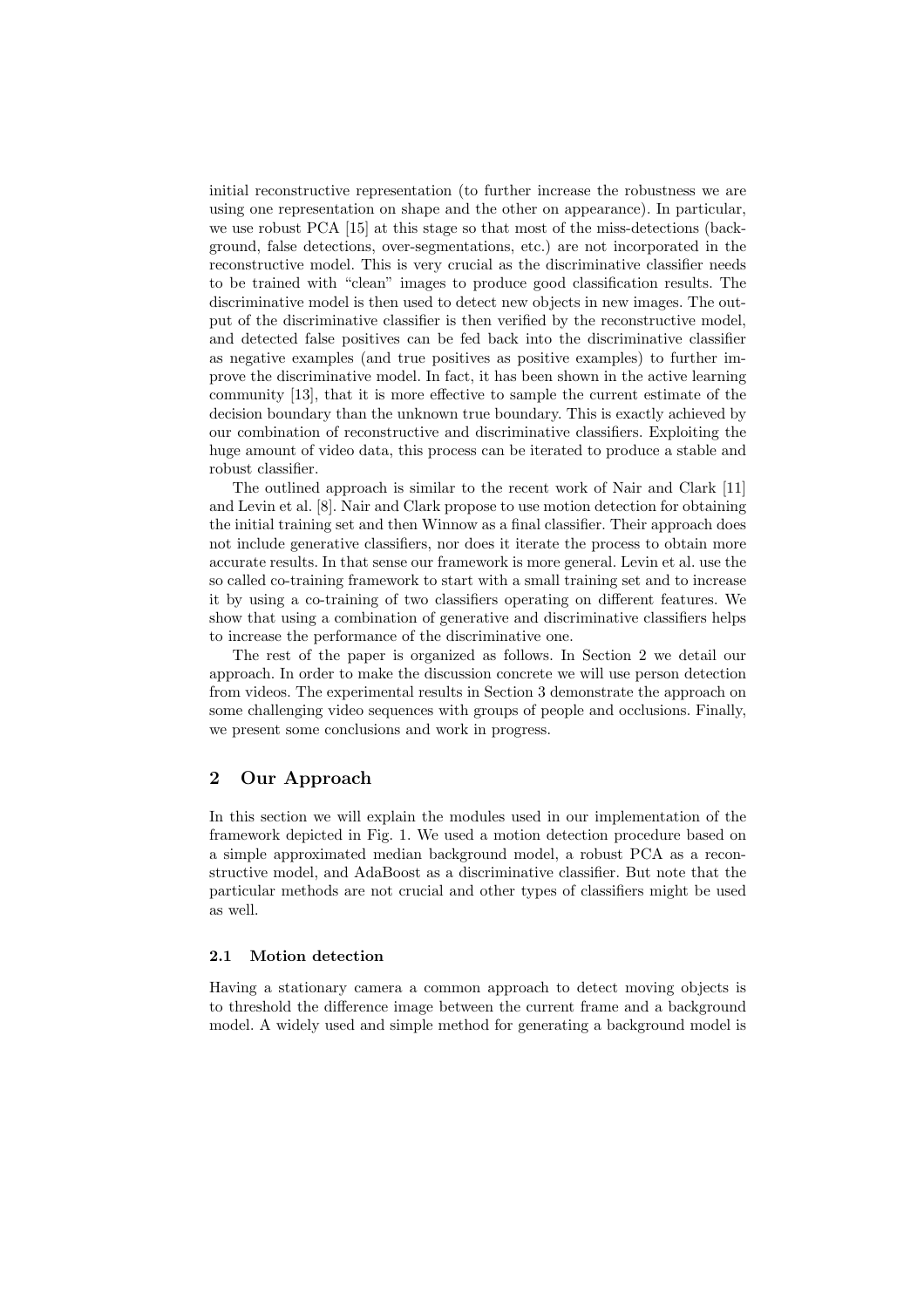a pixel-wise temporal median filter. To reduce computational costs and memory requirement McFarlane and Schofield [10] developed the approximated median a computationally more efficient method.

The obtained motion blobs can be labeled as persons if the aspect ratio of their bounding box is within the prespecified limits. We are very conservative in this step, i.e., we will miss many potential persons, but we nevertheless will obtain a few false negatives.

#### 2.2 Reconstructive model

We use a PCA-based subspace representation as a reconstructive model. This low-dimensional representation captures the essential reconstructive characteristics by exploiting the redundancy in the visual data. As such, it enables "hallucinations" and comparison of the visual input with the stored model. In this way the inconsistent data can be rejected and the discriminative model can be trained from clear data only.

To be more specific, once the subspace representation has been built from the training images, we can verify if an input image can be modeled with this model simply by checking its reconstruction error. We can thus project the image into the eigenspace (using the standard projection or a robust procedure [6]), reconstruct the obtained coefficients and determine the reconstruction error, which is a good verification measure. Having a consistent model of training images, we can successfully evaluate new images by considering this measure.

It turns out that a similar approach can be used also in the learning stage, thus during the estimation of the principal subspace. By considering the reconstruction error, the robust learning procedure can discard inconsistencies in the input data and train the model from consistent data only [3, 15, 16]. We use a similar but simplified approach and by checking the consistency of the input images (patches) we accept or reject potential patches as positive or negative training examples for the discriminative learner.

To further increase the robustness of the reconstructive model, we build two subspace representations in parallel: appearance-based and shape-based representation. The former is created from the cropped and resized appearance patches, which are detected by the motion detector. Since the output of this detector is also a binary segmentation mask, this mask is used to calculate the shape images based on the Euclidean distance transform [2]. The mean and the first five eigenvectors of the appearance-based and shape-based model are shown in Figs.  $2(a,b)$ .

Having these models, each image can be checked whether is consistent with them or not. Figs.  $2(c,d)$  depict an image and its appearance and shape reconstructions in the case of a correct and a false detection. In the latter case, the reconstruction error is significantly larger (i.e., the original image and its reconstruction differ significantly), thus the patch, which encompasses parts of two pedestrians instead of a single one, gets discarded. Since the main idea of conservative learning is to consider only the images (patches), which are sufficiently consistent with the current model (and would not change it significantly), we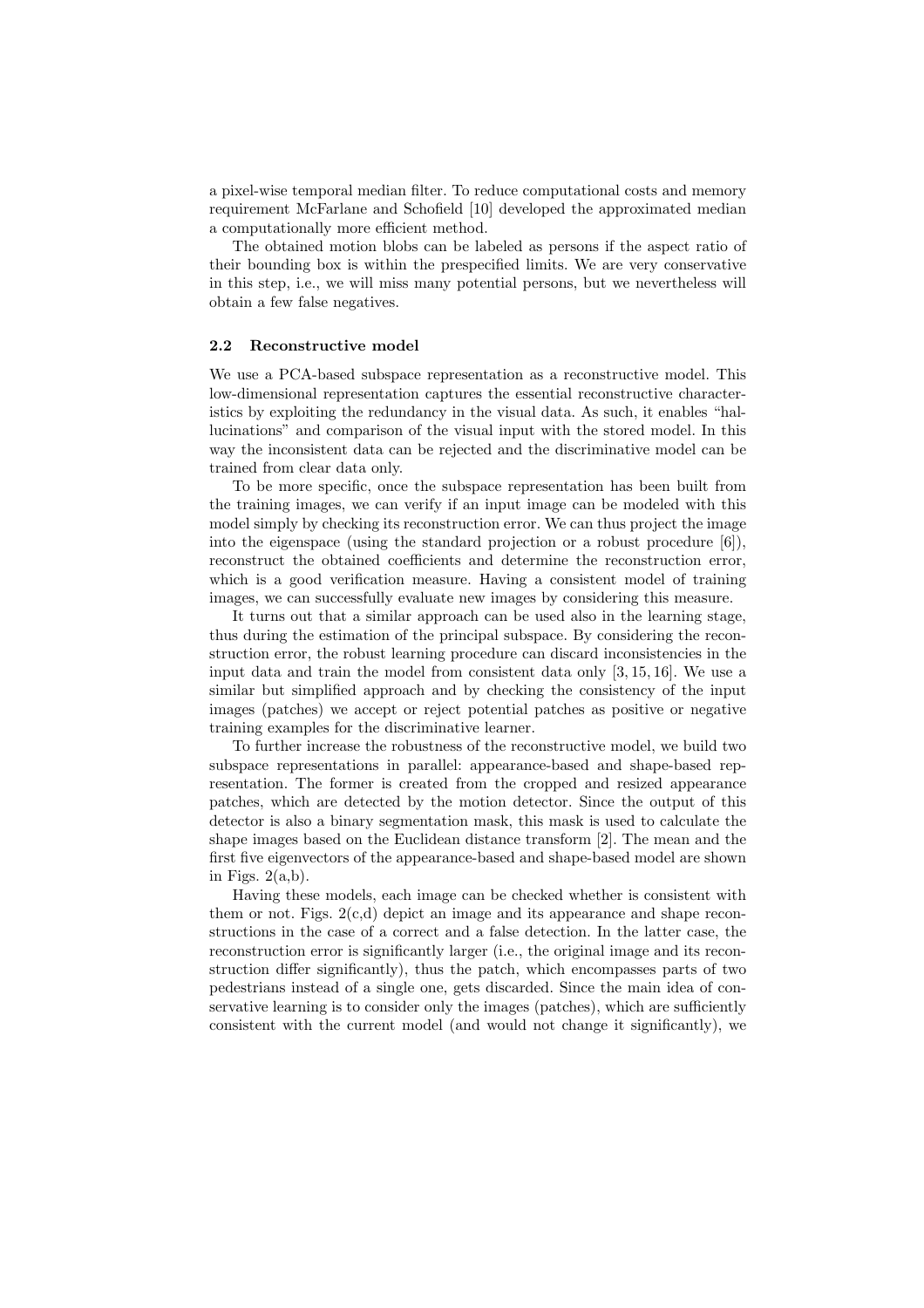

Fig. 2. Mean and first five principal vectors: (a) appearance, (b) shape. Appearance image, its reconstruction, shape image, its reconstruction: (c) in case of correct detection, (d) in case of false detection.

accept only the images, which are close enough to both, the appearance and the shape model. We thus assure that the discriminative learner gets only the clean data.

#### 2.3 Discriminative Model

In principle our proposed concept can be used with any discriminative classifier, but due to its popularity we have used the classical AdaBoost classifier from Viola and Jones [19]. It allows a very fast processing while achieving a high detection rate. The main assumption from Viola and Jones is that a small set of important features can separate the object classes from the background. This feature selection is done by boosting.

To improve the performance we use in addition to the Haar Wavelets local edge oriented histograms, similar to Levi and Weiss [7]. To detect an object the classifier is evaluated at many possible positions and scales on the image. Since both feature types can be calculated with integral images, this can be done very efficiently for each sub-window.

#### 3 Experimental Results

We have created challenging indoor surveillance video sequences showing a corridor in a public building. We have recorded images over several days. A simple motion detector triggers the camera and then each second one image is recorded. In total we have recorded over 35000 images.

For training the classifiers a sequence containing approximately 4500 frames has been used. In order to have a challenging test situation we created an independent test set containing groups of persons, persons partially occluding each other and persons walking in different directions. The test set consists of 300 frames (235 persons) and was manually annotated.

#### 3.1 Description of Experiments

We applied the conservative learning framework as outlined above. To demonstrate the success of the individual steps, we trained an AdaBoost classifier after each step, and applied it to the test set. The AdaBoost classifiers have all the same VC-dimension (i.e., we used 60 weak classifiers). For evaluation we used non-local maximum suppression of the detections.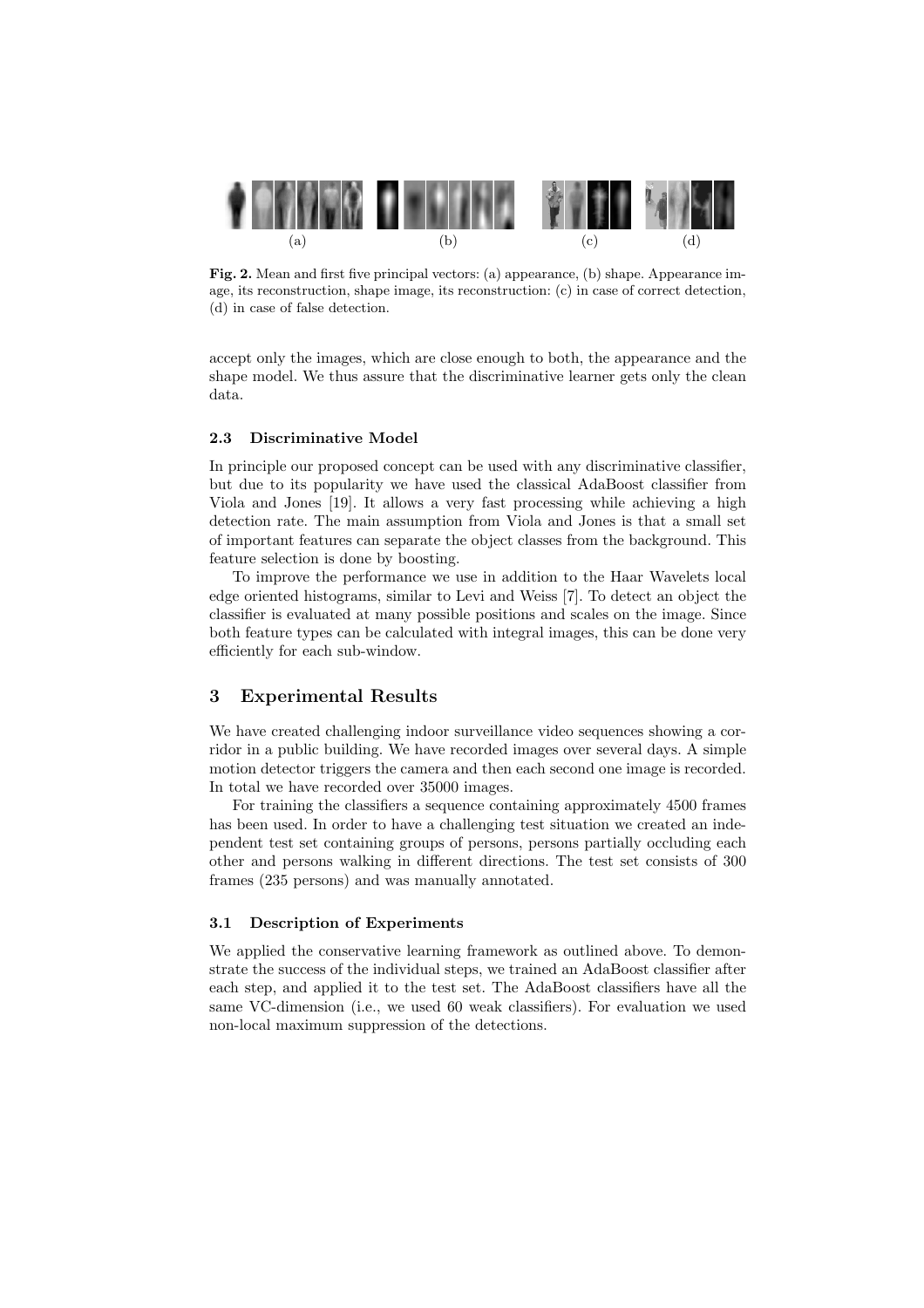- AdaBoost1: On the training sequence the motion detection produced 412 detections that where considered as persons (approximately 10% false positives), in addition 1000 negative examples are created by randomly sampling image regions where no motion was detected.
- AdaBoost2: A robust reconstructive representation obtained by PCA is computed from the output of the motion detector. This representation is used to verify the output of motion detection to create the set of positive examples. From the 412 detections only 140 positive examples are extracted. The set of negative examples is the same as for AdaBoost1.
- AdaBoost3: The detections of AdaBoost2 are verified by the reconstructive model (subdivided into 3 groups: true positives, false positives, any others). Detected false positives are fed back into the AdaBoost as negative examples and true positives as positive examples (76 patches were added to positive examples, 209 to negative examples). Note that these are extremely valuable examples because they sample the current decision boundary.

#### 3.2 Results

As an evaluation criterion we used similar to [1], precision, recall and the Fmeasure that can be considered as tradeoff between recall and precision. The results of the experiments on the test set are summarized in Table 1:

|                       |     |     |                               | method  true-pos. [false-pos.] recall  precision F-measure |
|-----------------------|-----|-----|-------------------------------|------------------------------------------------------------|
| AdaBoost <sub>1</sub> | 229 | 605 | $ 97.4 \times  27.5 \times  $ | $42.9\%$                                                   |
| Adaboot2              | 216 | 160 | $91.9 \%$ 57.4 %              | $70.7\%$                                                   |
| $ {\rm AdaBoost3} $   | 220 | 12  | $93.6\%$ 94.8 $%$             | $94.2\%$                                                   |

Table 1. Experimental results on the test set.

From the experimental results one can clearly see that the number of false positives is considerably reduced by the different stages of the classifier (this is exactly what is to be expected from conservative learning). The F-measure improves from initially 42% to more than 90%. To show the benefit of our approach an AdaBoost classifier was trained with hand labeled positive examples. Using this classifier we detected 224 persons and got 126 false positives (F-measure: 77%). Thus, the result is comparable to AdaBoost2.

Fig. 3 shows some example detections obtained by the different classifiers. Since the persons are not moving there is no motion detected (a). The AdaBoost classifier trained with the noisy data (b) yields a lot of false positives. The classifiers trained with the clean data (c) and with the verified false positives (d) provide much better results.

Fig. 4 shows examples of correctly detected persons applying the final classifier. The bright clothed women (a) is as well detected (while the cleaning cart is not detected), so is the dark man (b), the man with the knapsack (c) and the persons close together (d).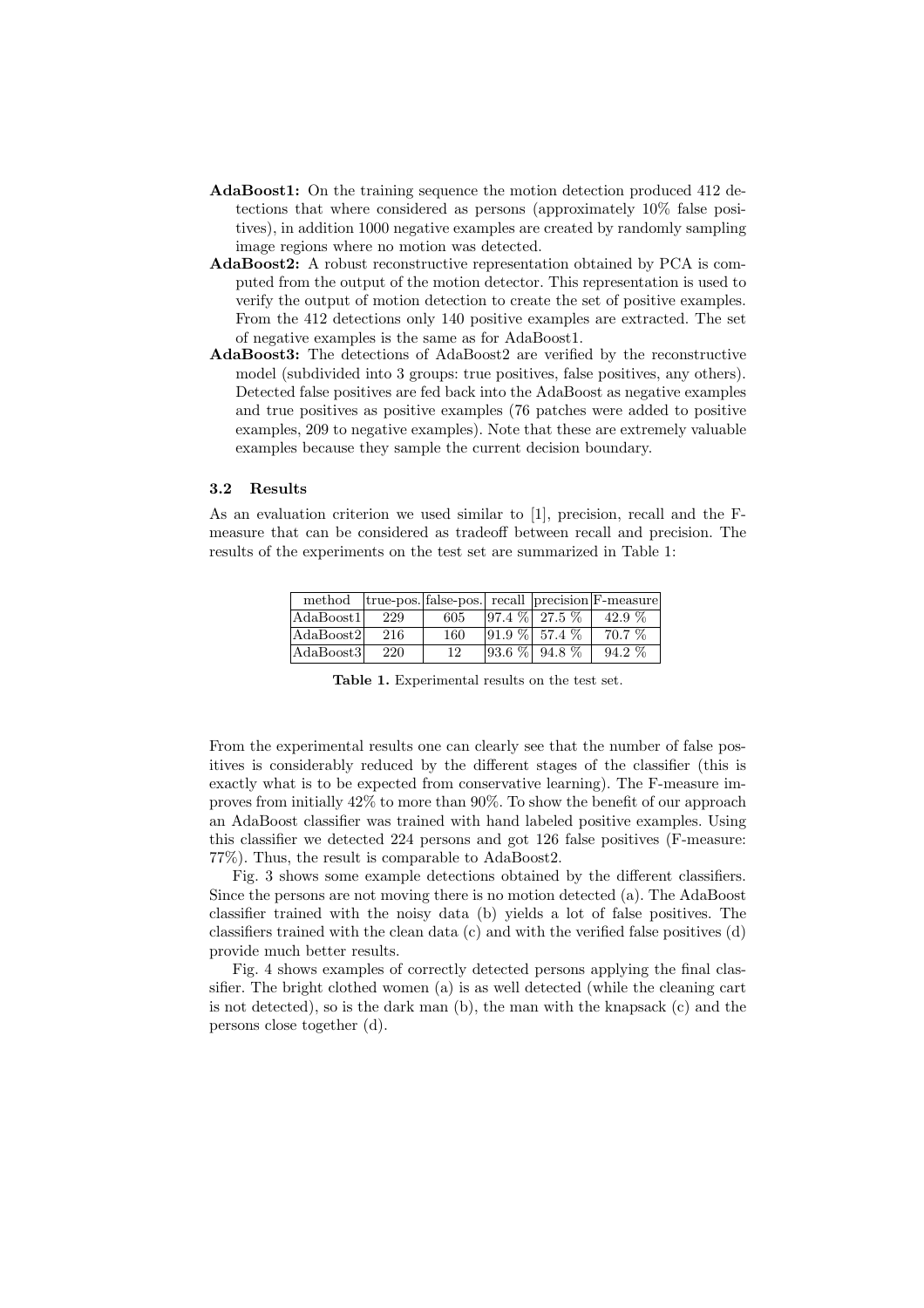

Fig. 3. Detected persons: (a) Motion, (b) AdaBoost1, (c) AdaBoost2, (d) AdaBoost3.



Fig. 4. Examples of detected persons applying the final classifier.

## 4 Conclusion

We have presented a novel framework for unsupervised training of an object detection system. The basic idea is to start with a very simple object detection system and then using reconstructive and discriminative classifiers in an iterative fashion (by being very conservative in accepting when a training sample should be added to the training set) to generate better object detectors. We have demonstrated the framework on a surveillance task where we have learned a pedestrian detector. We have started with a simple moving object classifier and then used PCA (on shape and appearance) as a reconstructive classifier which in turn was used to generate a training set for an discriminative AdaBoost classifier. The results obtained by AdaBoost are again filtered by PCA which produces an even better training set. In fact, using this strategy we produce a training set for the AdaBoost classifier which is optimal in the sense that we always sample at the current estimate of the decision surface [13] and not at the unknown theoretic decision boundary.

The framework we have presented is quite general and can be extended in several directions. Our next step is to use online classifiers. In fact, for PCA we have already on-line algorithms, using also on-line AdaBoost will avoid collecting